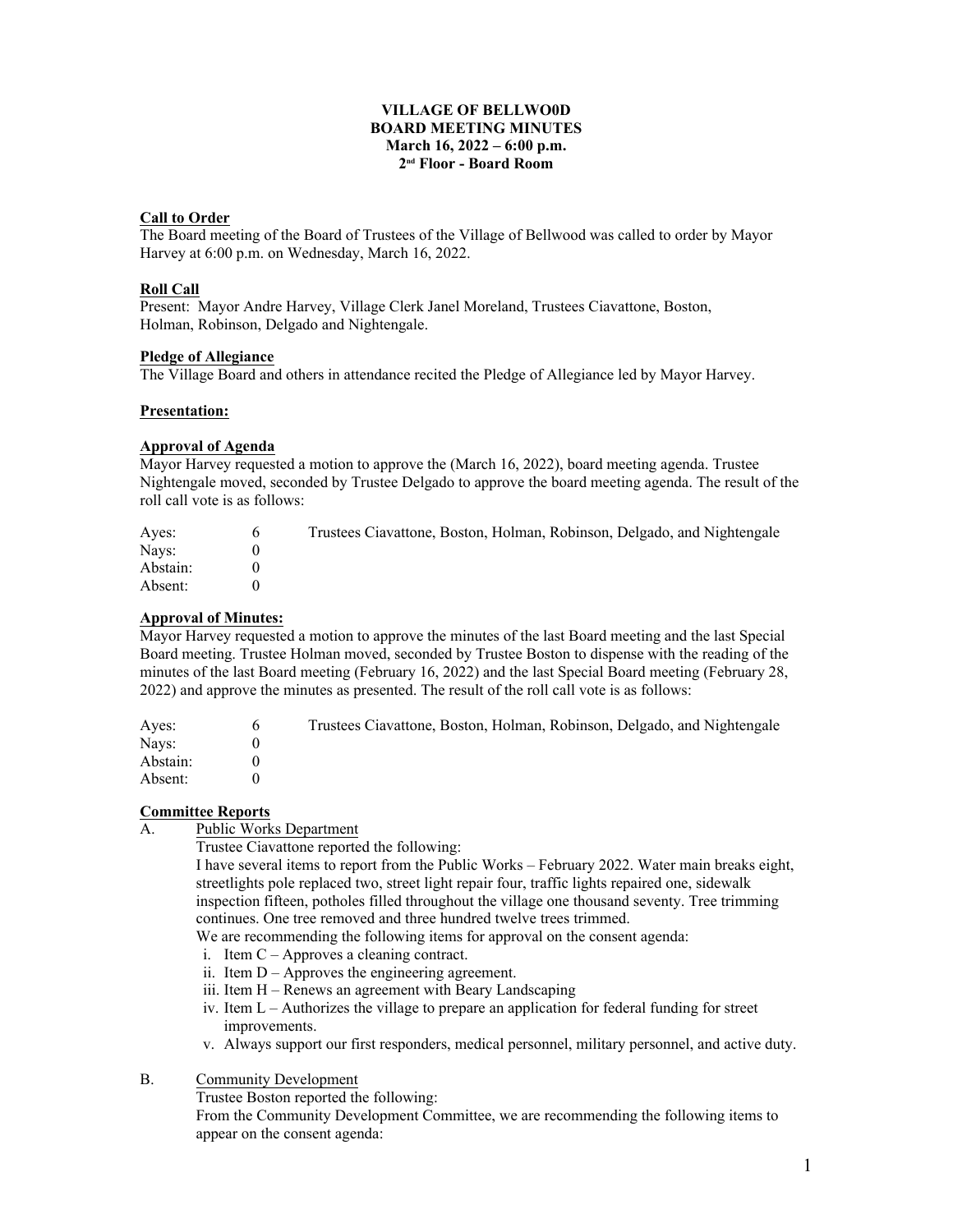- i. Item E Approves an incentive agreement with Quik Trip.
- ii. Item F Approves the letter of intent with the Cook County Land Bank Authorities.
- iii. Items I Approves the dedication of a right of way on the Quik Trip Development.

## C. Quality of Life

Trustee Holman reported the following:

Bellwood Community Resource Center monthly activity from February  $1<sup>st</sup>$  through February  $28<sup>th</sup>$ . , 2022, we've had one hundred nineteen patrons. From the Building Department – Reviewed one hundred ninety-four applications in February and issued sixty-seven permits. We are recommending the following items from the consent agenda:

i. Item M – Recommendation from the Zoning Board of Appeals for a variance for property commonly referred to as 415 51<sup>st</sup> Avenue.

## D. Administration

Trustee Robinson reported the following:

The scholarship board met Saturday. We have a potential board member, Dorothy Smith maybe joining the Neighborhood Watch Scholarship Board.

Neighborhood Watch Community Police Meeting is tomorrow at 7pm, Topic - Navigating the Court System, presented by judges.

We are recommending the following items on the consent agenda:

- i. Item G Approves a litigation report.
- ii. Item  $K -$  Approves the record retention policy.

# F. Public Safety

Trustee Delgado reported the following:

We are recommending the following item for the consent agenda

i. Item J – Approve the agreement with DuPage Emergency System.

# D. Finance Committee

Trustee Nightengale reported the following:

i. I would like to make a motion to pay bills in the amount of \$1,433,338.86 when funds become available.

We are recommending the following items to appear on the consent agenda.

- ii. Item A Approves the 2022 Appropriation Ordinance
- iii. Item B Approves the amendment to the 2021 Appropriation Ordinance

Trustee Ciavattone moved, seconded by Trustee Holman to pay the bills when funds become available. The results of the roll call vote are as follows:

| Aves:    | Trustees Ciavattone, Boston, Holman, Robinson, Delgado, and Nightengale |
|----------|-------------------------------------------------------------------------|
| Navs:    |                                                                         |
| Abstain: |                                                                         |
| Absent:  |                                                                         |

Ad Hoc Committees: Nothing to report.

### **Ordinance 22-10**

A. An Ordinance making Appropriations for the Calendar Year beginning January 1, 2022, Ending December 31, 2022.

## **Ordinance 22-11**

B. An Ordinance Approving Supplemental Appropriations for the Calendar Year Beginning January 1, 2021, Ending December 31, 2021.

# **Resolution 22-16**

C. A Resolution Approving and Authorizing the Execution of an Agreement by and between the Village of Bellwood and CleanNet of Illinois, Inc.

# **Resolution 22-17**

D. A Resolution Approving and Authorizing the Execution of an Agreement by and between the Village of Bellwood and Edwin Hancock Engineering, Co.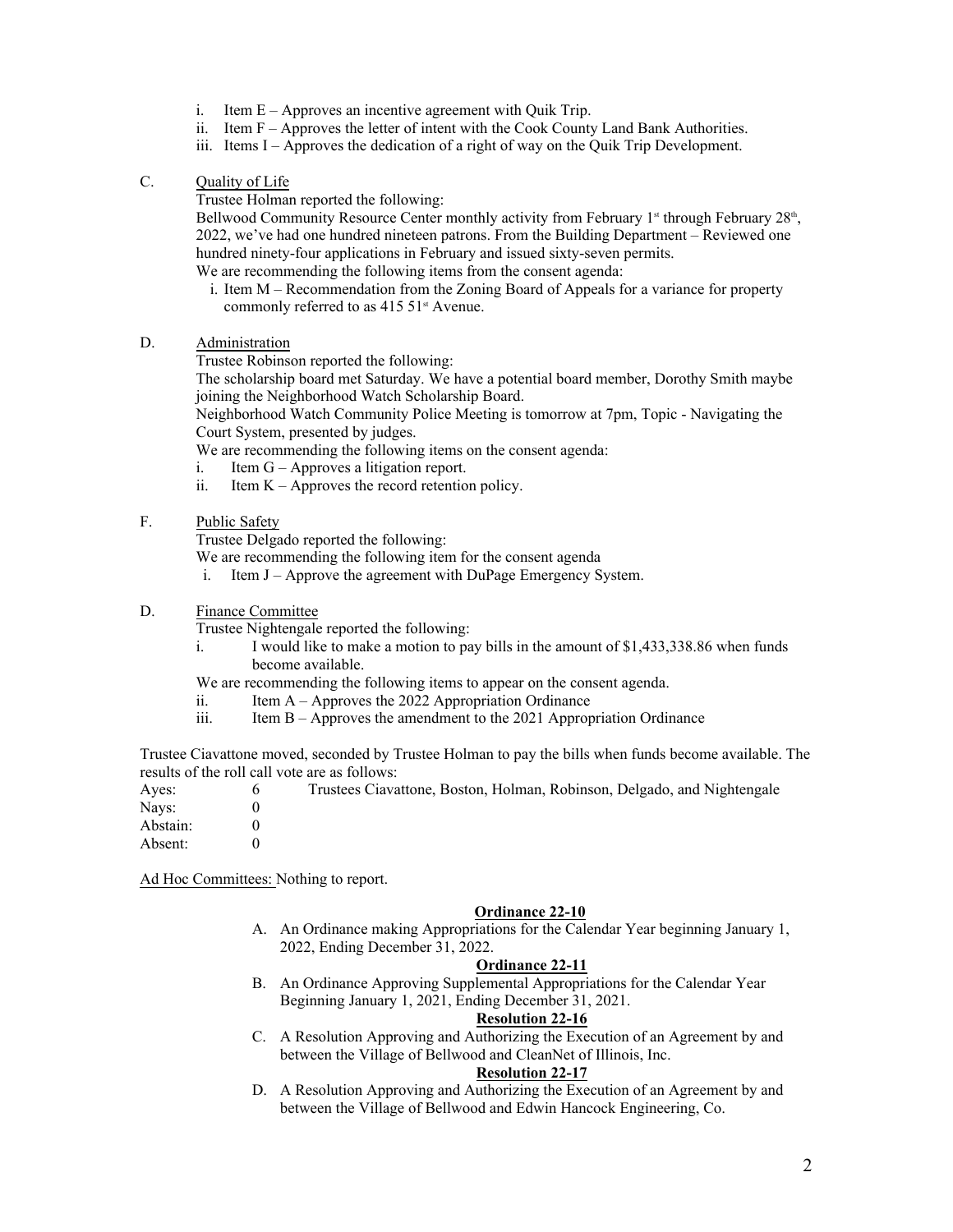## **Ordinance 22-12**

E. An Ordinance Approving and Authorizing the Execution of a Development Agreement for the Property commonly referred to as 1040 South 25th Avenue, Bellwood, Illinois 60104 (QuikTrip Corporation).

#### **Resolution 22-18**

F. A Resolution Approving and Authorizing the Execution of a Letter of Intent by and between the Village of Bellwood and the Cook County Land Bank Authority.

#### **Resolution 22-19**

- G. A Resolution Approving and Adopting the Reports pertaining to pending Litigation. **Resolution 22-20**
- H. A Resolution Approving and Authorizing the Execution of an Agreement by and between the Village of Bellwood and Beary Landscaping, Inc.

### **Ordinance 22-13**

I. An Ordinance Approving and Accepting the Dedication of Right of Way.

# **Resolution 22-21**

J. A Resolution Approving and Authorizing the Execution of an Agreement by and between the Village of Bellwood and the Emergency Telephone System Board of DuPage County (DUPAGE ETSB).

### **Resolution 22-22**

K. A Resolution Adopting a Records Retention Policy.

## **Resolution 22-23**

L. A Resolution Authorizing the Submittal of Applications for Funding of Roadway Improvements through the Surface Transportation Program.

### **Ordinance 22-14**

M. An Ordinance Granting a Variance for the property commonly referred to as 415 51st Avenue, Bellwood, Illinois 60104.

Mayor Harvey requested a motion to place the items on the Consent Agenda as presented. Trustee Holman moved, seconded by Trustee Robinson.

The results of the roll call vote are as follows:

| Aves:    | Trustees Ciavattone, Boston, Holman, Robinson, Delgado, and Nightengale |
|----------|-------------------------------------------------------------------------|
| Navs:    |                                                                         |
| Abstain: |                                                                         |
| Absent:  |                                                                         |

Mayor Harvey requested a motion to approve the Items on the Consent Agenda as presented. Trustee Delgado, seconded by Trustee Ciavattone.

The results of the roll call vote are as follows:

| Ayes:    | Trustees Ciavattone, Boston, Holman, Robinson, Delgado, and Nightengale |
|----------|-------------------------------------------------------------------------|
| Navs:    |                                                                         |
| Abstain: |                                                                         |
| Absent:  |                                                                         |

#### Village Clerk's Report

The Village Clerk report was removed from the Board Meeting Agenda at the request of Mayor Harvey.

#### Mayor's Report

Mayor Harvey reported the following:

- i. Tomorrow night as Trustee Robinson stated will be our first coming back together in March Neighborhood Watch Meeting at 7pm. Navigating the Court System. We will have a variety of judges to talk about how the court system can work for you.
- ii. Crain's article about the development of homes in the Village of Bellwood. That article is actually putting Bellwood on the map. Village of Bellwood has been building homes for about twenty years now (Economic Developer Peter Tsiolis interjected, corrected the mayor, and said since 2012 – ten years) and Mayor Pasquale, his team and some developers many years ago vision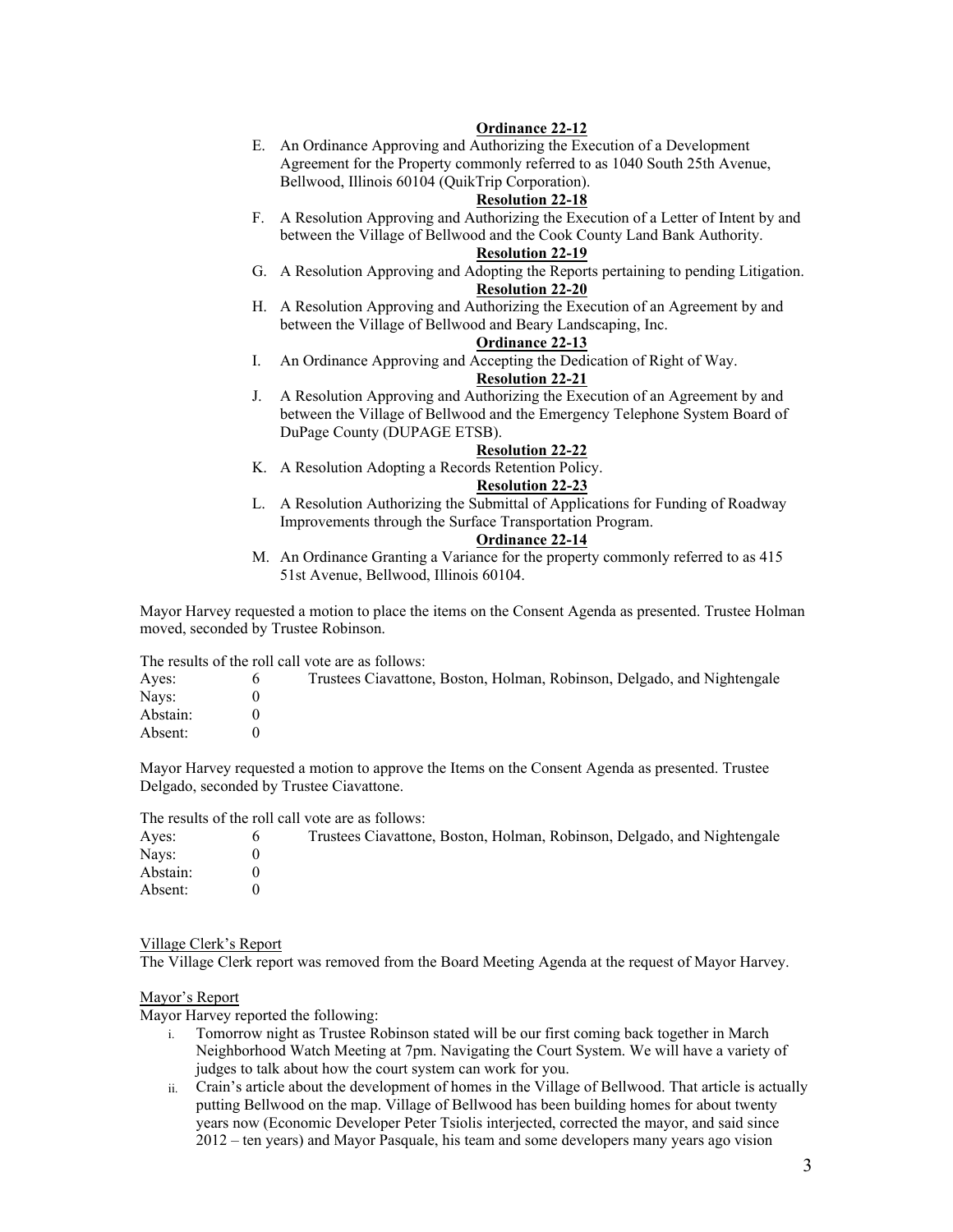started 2012 and we kept it going and now we're in the process of filling vacant lots, which we plan on putting new houses on vacant lots. We put two new houses on  $49<sup>th</sup>$  and St. Charles. The first house sold for \$380,000 and I know the second house will follow suit. Bellwood has starter homes and we found that the people were leaving the community because they wanted bigger homes and that's how the project got started. This is increasing the values of our homes in our community. If you plan on leaving your house is worth a lot of money today than it was ten years ago.

- iii. This is the fifth consecutive budget year without raising taxes and having a balanced budget. Proud of this team for having a balanced budget and not overspend our budget.
- $iv.$  Chicago Fire is in town at 25<sup>th</sup> and Washington filming an episode of Chicago Fire. Converting the Walgreens Store into a grocery store. They will be here another seven or eight days.
- v. The five warehouses that are on  $25<sup>th</sup>$  and Harrison are being demolished to make way for Quik Trip fueling center. I had the opportunity to meet the attorney for Quik Trip and this is the first of its kind in the Central part/Midwest part of Illinois, close to the urban part of Chicago. They say we're going to be proud of what they put there and will continue to generate revenue for the village.
- vi. The Duke project is winding up. Pure's will be leasing the entire building 300 square foot, which is going to house Pure's headquarters. They will be hiring a minimum of one hundred employees. We're proud of the team we have keeping the village on board.

## **New Business:**

**Attorney Castaldo** – As a result of a question from the Village Board at the Committee of Whole Meeting, there was some question regarding the pending litigation, and I said I will get back to the village board tonight for the report. In review of the matter with counsels coming to my attention, one of them has formally concluded and is now over, therefore, closed session will not be appropriate for that matter, so I will give you a brief synopsis on one and Attorney DiNolfo is here to report on the other matter. Lawsuit that was filed by Mr. Soto, you've had the opportunity to see as part of public record that lawsuit was filed as a result of a fake 911 call, the village responded, we received many FOIAs regarding the videos that we released, and they played one on the news. I spoke with counsel, who couldn't be here tonight to give you a detailed report in closed session but moving through the process in the very beginning, moving through various motions and discoveries, counsel for the village is very confident that we are in a strong position as we've complied with all the rules and regulations. Anything in further detail I feel uncomfortable giving at this point but maybe in the future I can try to get an update in closed session in detailed to discuss the case but not at this point in open forum. Should there be any questions I will be happy to answer that for you but please give me a call individually and I'll be happy to address those.

Steven DiNolfo from my office will give a brief update on the other matter.

**Steve DiNolfo –** I'm hear about some lawsuits that were filed by Janel Moreland against the village and the board of trustees sitting here tonight. I'm happy to report that we achieved a very positive outcome for the village and trustees that the case was dismissed very early stage possible in litigation. I'm going to keep this very brief and limit my remarks public to the available documents. The complaint was based upon four theories:  $1<sup>st</sup>$  – Violation of the election code. The court dismissed this count finding that no violation occurred. Steve DiNolfo read the details of the dismissal for that account given by the courts.  $2<sup>nd</sup>$  – Intentional infliction of emotional distress – The court found no basis for this claim and dismissed this

as well. Steve DiNolfto read the details of what the court found. That count was dismissed as well.  $3<sup>rd</sup>$  – Mandamus Theory in regard to that she be given discretionary duties. The court said those discretionary duties falls in privy of the village and that the mandamus failed because the discretionary duties can not be dictated by a court.

The Last claim was a declaratory judgment claim where she asked the court to declare her the elected collector, she is the elected clerk. Now, I've been doing this for a while, and I was surprised to see that claim based upon a clear case in Illinois and based upon the ordinance. Quoted case from 1976 Dumke vs. Anderson. That claim was dismissed as well. All counts were dismissed. The case is over with prejudice, and we're done with it going forward. That's my brief report. If you have specifics that you want me to update you on you have my contact information, feel free to reach out to me.

### **Unfinished Business:**

None.

#### **Public Comment:**